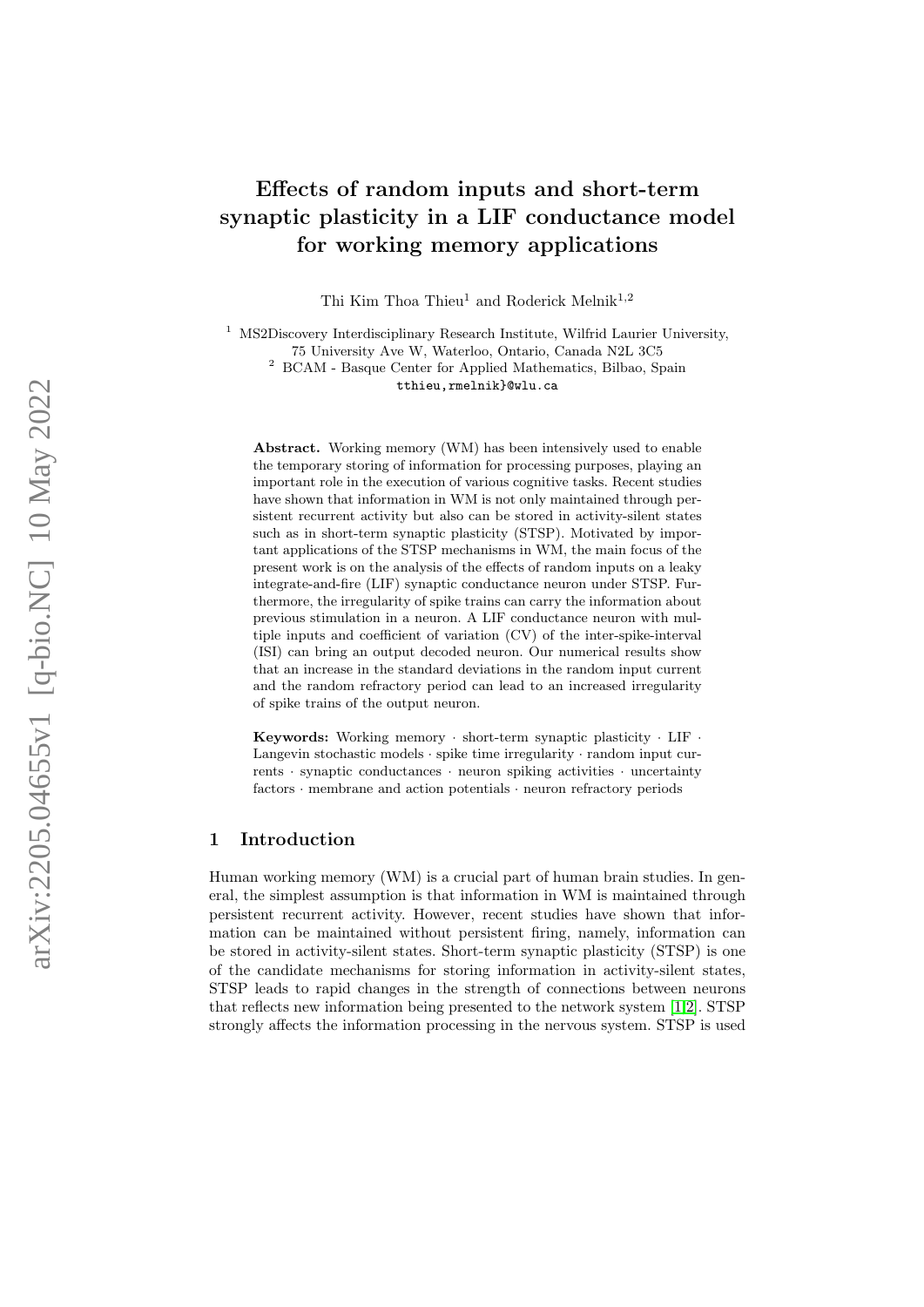#### 2 Thoa Thieu and Roderick Melnik

to study by using the description of intracellular recordings of postsynaptic potentials or currents evoked by presynaptic spikes. However, STSP can also affect the statistics of postsynaptic spikes [\[3\]](#page-12-2). A comprehensive description of the combined effect of both short-term facilitation and depression on noise-induced memory degradation in one-dimensional continuous attractor models has been provided in [\[4\]](#page-12-3). STSP makes neurons sensitive to the distribution of presynaptic population firing rates [\[5\]](#page-12-4). On the other hand, the dynamics of firing rate and irregularity of single neurons are closely connected [\[6](#page-12-5)[,7\]](#page-13-0). Using a computational model to study the formation of silent assemblies in a network of spiking neurons, the authors in [\[8\]](#page-13-1) have found that even though the formed assemblies were silent in terms of mean firing rate, they had an increased coefficient of variation of inter-spike intervals.

In this paper, we consider the effects of random inputs to a LIF conductance neuron with STSP for applications in WM. In particular, we develop a LIF synaptic conductance model under a facilitation type of short-term synaptic plasticity dynamics. We study the effects of random external current inputs and random refractory periods on the spiking activities of neurons in a cell membrane potential setting of such LIF conductance neuron. Our analysis is carried out by considering a Langevin stochastic dynamic in a numerical setting for a cell membrane potential with random inputs. The numerical results demonstrate that the random inputs affect the spiking activity of the neuron. Under a weak excitatory input to the LIF conductance neuron together with the short-term facilitation, the memory can be reactivated. Furthermore, an increase in the standard deviations of Gaussian white noise inputs can lead to an increase in the irregularity of spike trains of the output neuron.

## 2 Synaptic conductance model description

The simplest assumption in the modelling of synapses is that the synaptic weights are fixed. To get closer to the real situation, we will investigate synapses whose weights change in some input conditions. One of the candidates for such changes in the synaptic weights is the STSP. In general, STSP is a phenomenon in which synaptic efficacy changes over time in a way that reflects the history of presynaptic activity. There are two types of STP: Short-Term Depression (STD) and Short-Term Facilitation (STF), with opposite effects on synaptic efficacy, which have been experimentally observed.

The mathematical model of STSP is characterized by a limited pool of synaptic resources available for transmission  $R$ , which is the amount of available resources to the presynaptic neuron. For instance, the overall amount of synaptic vesicles at the presynaptic terminals. We know that the number of presynaptic resources changes in a dynamic fashion depending on the recent history of spikes. Specifically, at a presynaptic spike, the fraction  $u$  (the fraction of resources used each time a neuron fires) of the available pool to be utilized increases due to spike-induced calcium influx to the presynaptic terminal. Then,  $u$  is consumed to increase the post-synaptic conductance. During each spike, u decays back to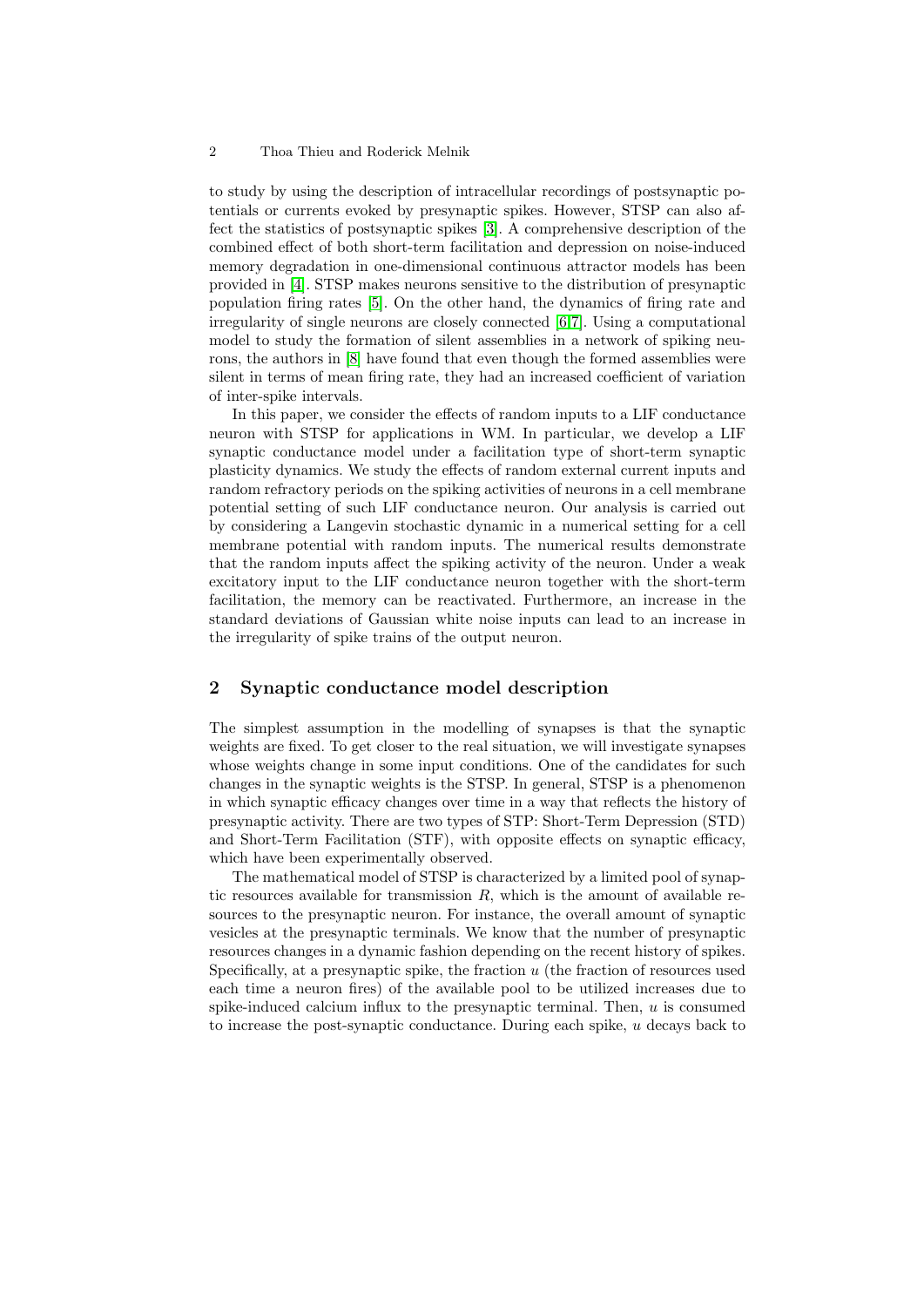zero with time constant  $\tau f$ , while R recovers to 1 with time constant  $\tau d$ . We define the following dynamics of excitatory (subscript  $E$ ) STSP (see, e.g., [\[2\]](#page-12-1)):

<span id="page-2-0"></span>
$$
\begin{cases}\n\frac{du_E}{dt} &= -\frac{U_0 - u_E}{\tau_f} + U_0 (1 - u_E^-) \delta (1 - t_{sp}), \n\frac{dR_E}{dt} &= \frac{1 - R_E}{\tau_d} - u_E^+ R_E^- \delta (1 - t_{sp}), \n\frac{dg_E(t)}{dt} &= -\frac{g_E}{\tau_E} + \bar{g}_E u_E^+ R_E^- \delta (1 - t_{sp}),\n\end{cases}
$$
\n(1)

where  $U_0$  is a constant determining the increment of u,  $u<sub>E</sub>^-$  and  $R<sub>E</sub>^-$  represent the corresponding values before the arriving spike, while  $u_E^+$  denotes the moment right after the spike. In [\(1\)](#page-2-0),  $\bar{g}_E$  represents the maximum excitatory conductance, while  $g_E(t)$  is calculated for all spike times sp. Here,  $\delta(\cdot)$  denotes the Dirac delta function, while  $\tau_E$  is the given time constant. Moreover, the dynamics of inhibitory STSP can be described by replacing the subscript  $E$  with  $I$  in system [\(1\)](#page-2-0).

STSP involves mechanisms for both facilitation of transmitter release, where synaptic strength increases with consecutive presynaptic spikes, and depression with synaptic strength decreases. The dynamics of  $u$  and  $R$  determine if the joint effect of uR is dominated by depression or facilitation. In the regime of  $\tau_d \gg \tau_f$ and for large  $U_0$ , the synapse is STD-dominated due to an initial spike incurs a large drop in R that takes a long time to recover. In the regime of  $\tau_d \ll \tau_f$ for small  $U_0$ , the synapse is STF-dominated since the synaptic efficacy is increased gradually by spikes. The kinetic dynamics of depressed and facilitated synapses observed in many cortical areas have been successfully reproduced by using such STSP phenomenological model. In this work, we consider a LIF synaptic conductance model with STSP for working memory. This model is sustained by calcium-mediated synaptic facilitation in the recurrent connections of neocortical networks. The facilitating transmission is displayed by all excitatory-toexcitatory connections in the system. Moreover the amount of available resources  $(R_E \text{ such that } 0 \leq R_E \leq 1)$  and the utilization parameter  $u_E(x)$  modulate the synaptic efficacy. Such factors define the fraction of resources used by each spike, reflecting the residual calcium level. During a spike, the amount of  $u_E R_E$  is used to produce the postsynaptic current, thus  $R_E$  reduces. This process is known as neurotransmitter depletion [\[1\]](#page-12-0). See, e.g., Figs. [1](#page-3-0)[-2](#page-3-1) for (STF) changes represented for firing rates of the presynaptic spike train. The amplitude synaptic conductance g changes with every incoming spike until it reaches its stationary state, and the ratio of the synaptic conductance corresponding to the 1st and 10th spikes changes as a function of the presynaptic firing rate in the STF case. In Fig. 2, we observe that the small fluctuations are visible in the data presented for the conductance corresponding to the 10th spike and the conductance ratio of the synaptic conductance corresponding to the 1st and 10th spikes. Such small fluctuations come from the fact that total synaptic resources are finite and recover in a finite time. Hence, at high frequency inputs, synaptic resources are rapidly neglected at a higher rate than their recovery. After the first few spikes, only a small number of synaptic resources are left. Therefore, the steady-state synaptic conductance at high frequency inputs decreases.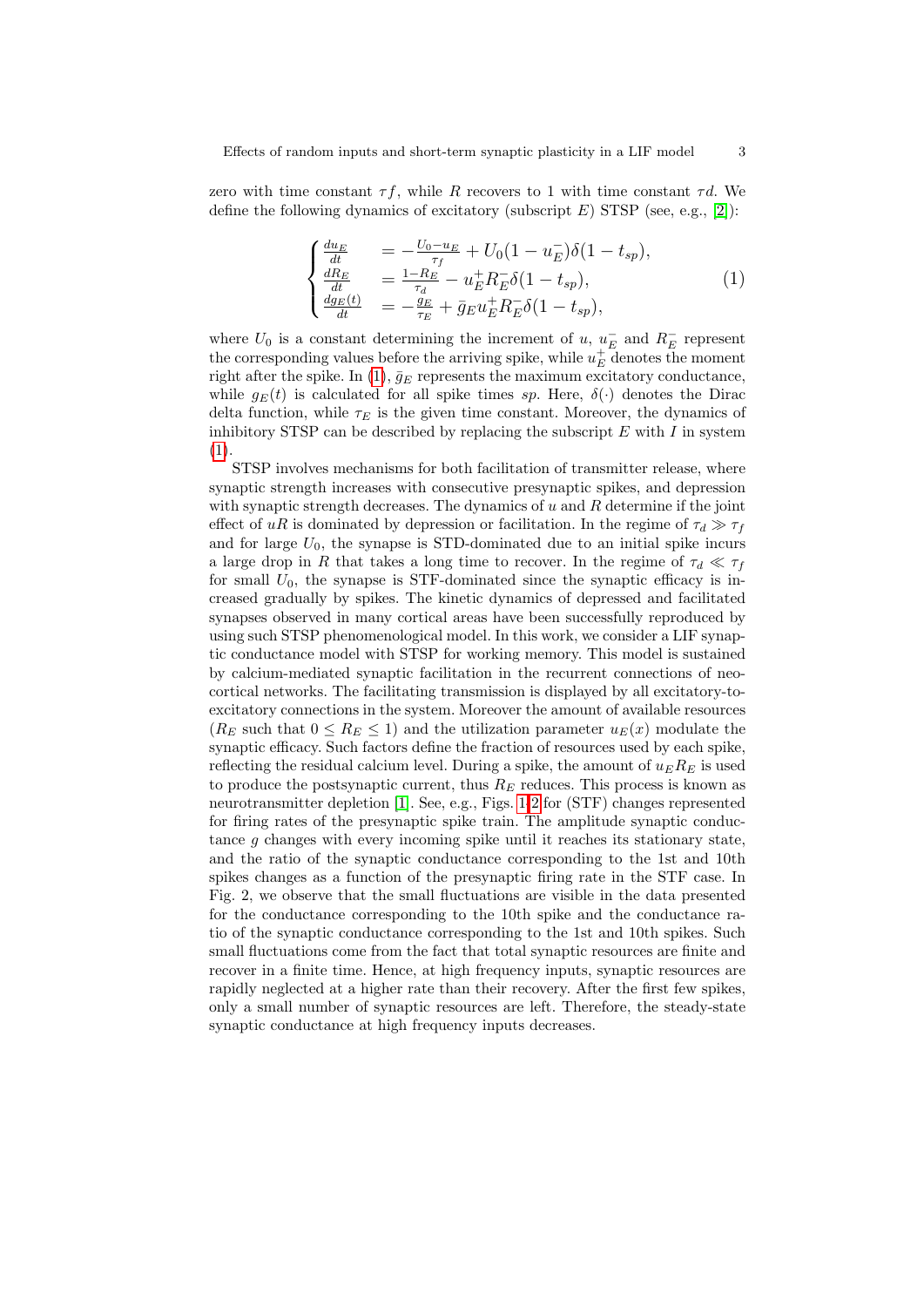#### 4 Thoa Thieu and Roderick Melnik



<span id="page-3-0"></span>Fig. 1. [Color online] Short-term synaptic facilitation (STF) changes for firing rates  $r_i = r_e = 20$  of the presynaptic spike train and the amplitude synaptic conductance g changes with every incoming spike until it reaches its stationary state.



<span id="page-3-1"></span>Fig. 2. [Color online] The ratio of the synaptic conductance corresponding to the first and 10th spikes as a function of the presynaptic firing rate in the STF case.

#### 2.1 LIF synaptic conductance dynamics

In this section, we consider a model of synaptic conductance dynamics under the STSP presented in [\(1\)](#page-2-0). In particular, neurons receive myriad excitatory and inhibitory synaptic inputs at dendrites. To understand better the mechanisms underlying neuronal computation, we investigate the dynamics of STSP in a LIF neuron via electrophysiological recording techniques.

In general, the synaptic input in vivo is characterized by the combination of excitatory neurotransmitters. Such excitatory neurotransmitters depolarize the cell and drive it towards a spike threshold. Inhibitory neurotransmitters hyperpolarize it, driving it away from the spike threshold. These factors cause specific ion channels on the postsynaptic neuron to open. Then, the neuron's conductance changes. Therefore, the current will flow in or out of the cell (see, e.g., [\[9](#page-13-2)[,10\]](#page-13-3)). This synaptic conductance process can be modelled by assuming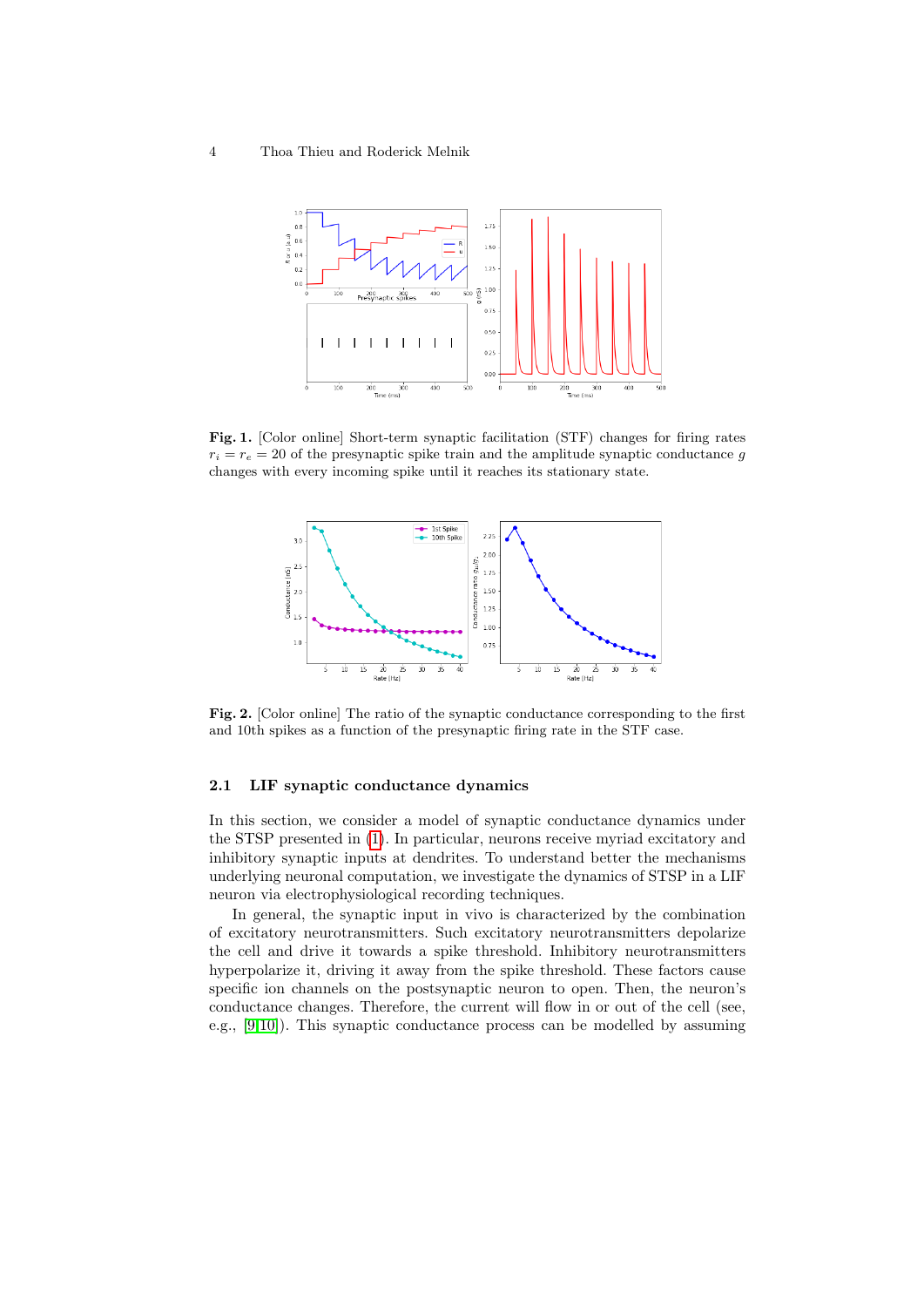that the presynaptic neuron's spiking activity produces transient changes in the postsynaptic neuron's conductance  $(g_{syn}(t))$ . Such conductance transients  $(g_{syn}(t))$  can be generated by using the system [\(1\)](#page-2-0).

Using Ohm's law allows us to convert conductance changes to the current as follows:

$$
I_{\rm syn}(t) = g_{\rm syn}(t)(V(t) - E_{\rm syn}),\tag{2}
$$

where  $E_{syn}$  denotes the direction of current flow of the excitatory  $(E_E)$  or inhibitory  $(E_I)$  of the synapse.

The total synaptic input current  $I_{syn}$  is the combination of both excitatory and inhibitory inputs. Suppose the total excitatory and inhibitory conductances received at time t are  $g_E(t)$  and  $g_I(t)$ , and their corresponding reversal potentials are  $E_E$  and  $E_I$ , respectively. The total synaptic current can be defined as (see, e.g., [\[11\]](#page-13-4)):

<span id="page-4-0"></span>
$$
I_{\rm syn}(V(t),t) = -g_E(t)(V - E_E) - g_I(t)(V - E_I). \tag{3}
$$

Next, we note that the corresponding membrane potential dynamics of the LIF neuron under synaptic current can be described as follow (see, e.g., [\[11\]](#page-13-4))

$$
\tau_m \frac{d}{dt} V_m(t) = -(V_m(t) - E_L) - \frac{g_E(t)}{g_L} (V_m(t) - E_E) - \frac{g_I(t)}{g_L} (V_m(t) - E_I) + \frac{I_{\text{inj}}}{g_L},
$$
\n(4)

where  $V_m$  is the membrane potential,  $I_{\text{inj}}$  is the external input current,  $\tau_m$  is the membrane time constant,  $g_L$  denotes the leak conductance, while  $E_L$  is the leak potential.

We consider a random synaptic input by introducing the following random input current (additive noise)  $I_{\text{Inj}} = \mu_{\text{Inj}} + \sigma_{\text{Inj}} \eta(t)$  (pA), where  $\eta$  is the Gaussian white noise with mean  $\mu_{\text{Inj}}$  and standard deviation  $\sigma_{\text{Inj}}$ .

By considering such Gaussian white noise input currents, the equation [\(4\)](#page-4-0) can be considered as the following Langevin stochastic equation (see, e.g., [\[12\]](#page-13-5)):

$$
\tau_m \frac{d}{dt} V_m(t) = -(V_m(t) - E_L) - \frac{g_E(t)}{g_L} (V_m(t) - E_E) - \frac{g_I(t)}{g_L} (V_m(t) - E_I) + \frac{1}{g_L} (\mu_{\text{Inj}} + \sigma_{\text{Inj}} \eta(t)) \quad \text{if } V(t) \le V_{\text{th}}.
$$
(5)

In this paper we investigate the effects of random refractory periods. We define the random refractory periods  $t_{ref}$  with  $t_{ref} = \mu_{ref} + \sigma_{ref} \mathcal{N}$ , where  $\mathcal{N}$  is the normal distribution.

In our model, to approximate the stochastic neuronal firings, we use the simplest input spikes with the Poisson process [\[13,](#page-13-6)[10\]](#page-13-3). The input spikes will be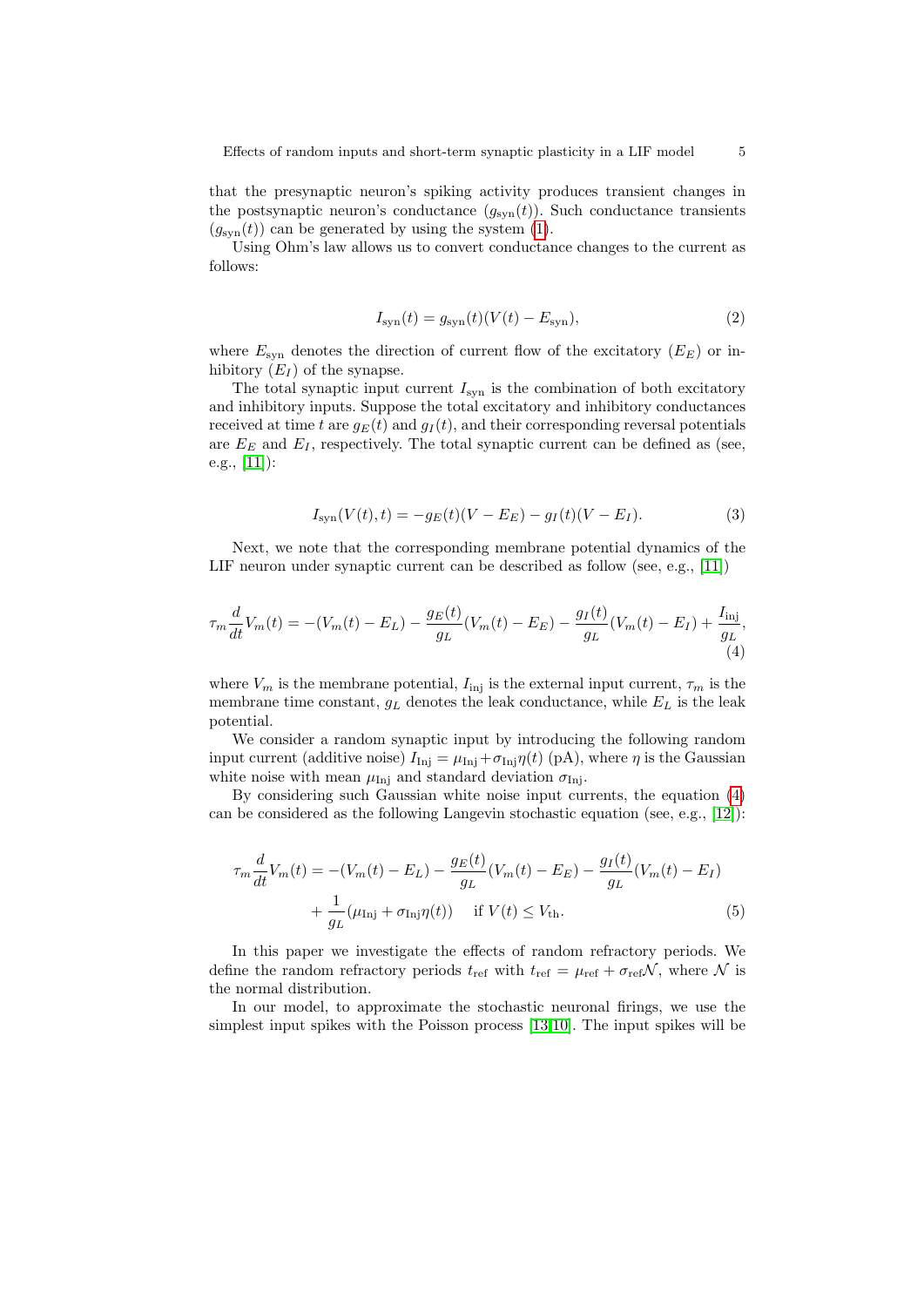#### 6 Thoa Thieu and Roderick Melnik

added to the system via the quantity  $\delta(t-t_{sp})$  in [\(1\)](#page-2-0). We assume that the input spikes are given when every input spike arrives independently of other spikes. For designing a spike generator of spike train, we define the probability of firing a spike within a short interval (see, e.g. [\[14\]](#page-13-7))  $P(1 \text{ spike during } \Delta t) = r_i \Delta t$ , where  $j = e, i$  with  $r_e, r_i$  representing the instantaneous excitatory and inhibitory firing rates, respectively. A Poisson spike train is generated by first subdividing time into a group of short intervals through small time steps  $\Delta t$ . At each time step, we define a random variable  $x_{rand}$  with uniform distribution over the range between 0 and 1. Then, we compare this quantity with the probability of firing a spike, which reads:

$$
\begin{cases} r_j \Delta t > x_{\text{rand}}, \text{ generate a spike}, \\ r_j \Delta t \le x_{\text{rand}}, \text{ no spike is generated}. \end{cases} \tag{6}
$$

#### 2.2 Firing rate and spike time irregularity

In general, the irregularity of spike trains can carry information about previous stimulation in a neuron. A LIF conductance neuron with multiple inputs and coefficient of variation (CV) of the inter-spike-interval (ISI) can bring an output decoded neuron. In particular, we have found that the increase of  $\sigma_{\text{Inj}}$  and  $\sigma_{\text{ref}}$ can lead to an increase in the irregularity of the spike trains (see also [\[8\]](#page-13-1)).

Spike regularity can be calculated as the following coefficient of variation of the inter-spike-interval (see, e.g., [\[8\]](#page-13-1)):

$$
CV_{\text{ISI}} = \frac{\sigma_{\text{ISI}}}{\mu_{\text{ISI}}},
$$

where  $\sigma_{\rm{ISI}}$  is the standard deviation and  $\mu_{\rm{ISI}}$  is the mean of the ISI of an individual neuron.

In the next section, we plot and analyze the output firing rate as a function of Gaussian white noise mean or direct current value, known as the input-output transfer function of the neuron.

# 3 Numerical results for the LIF synaptic conductance model

In this subsection, we take a single pyramidal neuron at the dendrite and study how the neuron behaves under STF dynamics and when it is bombarded with both excitatory and inhibitory spike trains (see, e.g., [\[11,](#page-13-4)[1,](#page-12-0)[2\]](#page-12-1)).

In what follows, the simulations have been carried out by a modification of the numerical method provided in the open source framework at [https://](https://github.com/) [github.com/](https://github.com/) (see W2D3 Biological Neuron Models in the Neuromatch Academy directory).

In the simulations, we choose the parameter set as follows:  $E_E = 70 \text{ (mV)}$ ,  $E_L = -60$  (mV),  $E_I = -10$  (mV),  $V_{th} = -55$  (mV),  $V_{reset} = -70$  (mV),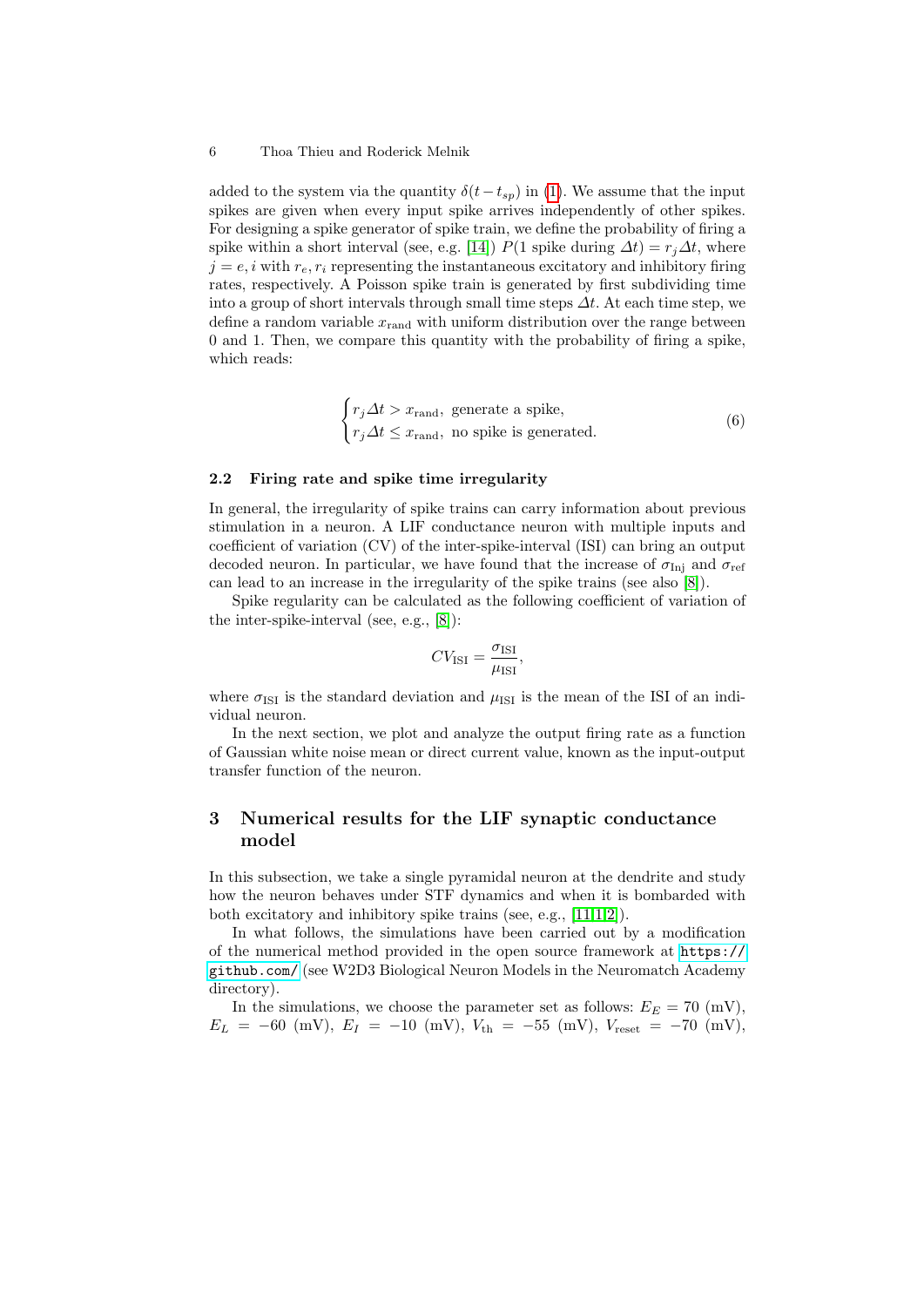$\Delta t = 0.1, \tau_m = 10 \text{ (ms)}, r_e = 20, r_i = 20, n_E = 20 \text{ spikes}, n_I = 80 \text{ spikes},$  $\bar{g}_E = 1.2 \times 4 \text{ (nS)}, \bar{g}_I = 1.6 \times 4 \text{ (nS)}, \tau_E = 5 \text{ (ms)}, \tau_I = 100 \text{ (ms)}, U_{0E} = U_{0I} = 0.2,$  $\tau_{\text{dE}} = \tau_{\text{dI}} = 200 \text{ (ms)}, \tau_{\text{fE}} = \tau_{\text{fI}} = 1500 \text{ (ms)}$ . Here,  $n_E$  and  $n_I$  represent the number of excitatory and inhibitory presynaptic spike trains, respectively. These parameters have also been used in for dynamic clamp experiments and we take them for our model validation. In this section, we use the excitatory and inhibitory conductances provided in Fig. [2](#page-3-1) for all of our simulations. Further, we use the experimental data provided in [\[2\]](#page-12-1) and [\[11\]](#page-13-4) for our model validation.

The main numerical results of our analysis here are shown in Figs[.3-](#page-6-0)[11,](#page-11-0) where we have plotted the time evolution of the membrane potential calculated based on model [\(4\)](#page-4-0), the input-output transfer function as well as the spike regularity profile of the neuron. We investigate the effects of random inputs on a LIF neuron under synaptic conductance dynamics and a facilitation type of shortterm synaptic plasticity dynamics. By using a Poissonian spike input, we observe that the random external current and random refractory period influence the spiking activity of a neuron in the cell membrane potential. Our simulations demonstrate that as long as the synapses remain facilitated, the memory can be reactivated by presenting a weak excitatory input to the LIF conductance system, even though the neural activity is at the spontaneous level. Furthermore, the presence of random input current impacts the spiking activities of the system.



<span id="page-6-0"></span>Fig. 3. [Color online] Left: Excitatory conductances profile. Right: Inhibitory conductances profile.

In particular, in Fig. [4,](#page-7-0) we have plotted the Gaussian white noise current profile, the time evolution of the membrane potential  $V(t)$  with Gaussian white noise input current and direct input current  $(I_{\text{ini}} = I_{\text{dc}} = 200 \text{ (pA)}$ . In the case with Gaussian white noise input current in the second row of Fig. [4,](#page-7-0) the neuron does not reach its threshold for a long time from 1 to nearly 1000 (ms). There are only the two spikes that come over the threshold. However, in the bottom row of Fig. [4,](#page-7-0) with the direct input current, we observe that the neuron fires a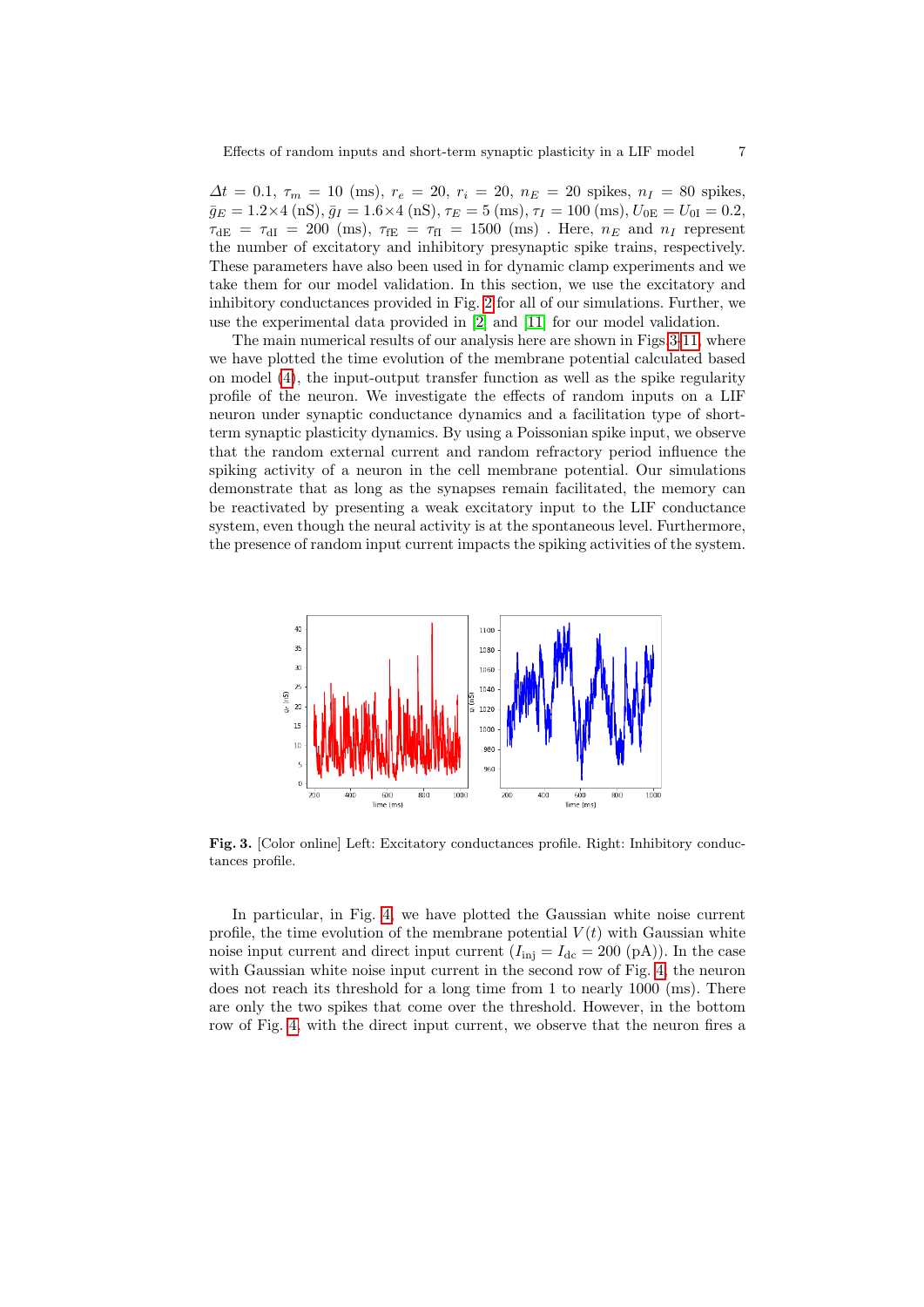

<span id="page-7-0"></span>Fig. 4. [Color online] Top row: Gaussian white noise current profile. Middle row: Time evolution of membrane potential  $V(t)$  with Gaussian white noise current. Bottom row: Time evolution of membrane potential  $V(t)$  with direct input.

spike within an interval of about  $20 \text{ (ms)}$  (see, e.g., [\[1\]](#page-12-0)). It is clear that the memory can be reactivated under a weak excitatory input to the LIF conductance system ( $n_E = 20$  and  $n_I = 80$  spikes). The presence of Gaussian white noise in the system increases the distance between each spike and decreases the spiking activity of the neuron compared with the case of direct input current.

In Fig. [5,](#page-8-0) by increasing the values of  $\tau_{\text{dE}} = \tau_{\text{dI}} = 1400$  (ms), we observe that the spiking activity of the neuron increases in both two cases: Gaussian white noise input and direct input currents. In the second row of Fig. [5,](#page-8-0) the spikes of the neuron increase compared to the cases presented in Fig. [4.](#page-7-0) Specifically, in the third row of Fig. [5,](#page-8-0) almost all spikes reach their threshold after a time of 570 (ms) in the case of direct input current. In the second row of Fig[.5,](#page-8-0) the presence of the random input current in the system leads to an increase in the distance between spikes that decrease the spiking activity in the system.

In Fig. [6,](#page-8-1) we have plotted the spike count profile as a function of average injected current. With  $\sigma_{\text{Inj}} = 1$  and  $t_{\text{ref}} = 8$  (ms), we have 124 spikes for both cases: Gaussian white noise input and direct input currents. There is no difference in the spike count between the two cases.

In Fig. [7,](#page-9-0) we consider the random refractory period for the case with Gaussian white noise current, and the standard refractory period  $v$  for the case with the direct input current. We observe that the spike count dramatically reduces in the case of random input current and random refractory period compared to the cases in Fig. [6.](#page-8-1) It is clear that the random refractory period affects the spiking activity of the system.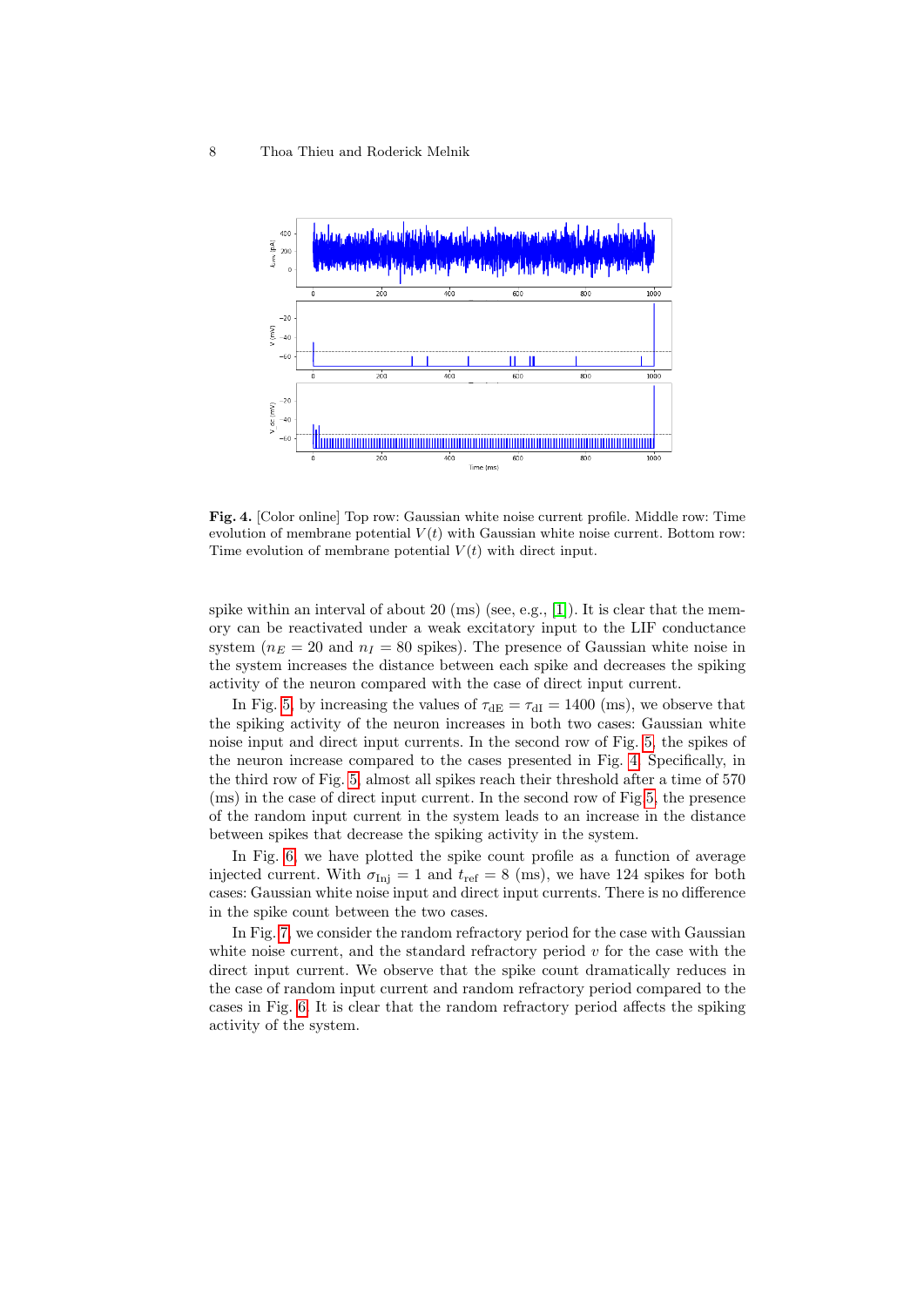

<span id="page-8-0"></span>Fig. 5. [Color online] Top row: Gaussian white noise current profile. Middle row: Time evolution of membrane potential  $V(t)$  with Gaussian white noise current. Bottom row: Time evolution of membrane potential  $V(t)$  with direct input.



<span id="page-8-1"></span>Fig. 6. [Color online] The input-output transfer function of the neuron, output firing rate as a function of input mean. Parameters: direct input current  $\sigma_{\text{Inj}} = 1, t_{\text{ref}} = 8$ (ms).

In Fig. [8,](#page-9-1) using random refractory periods for both cases: Gaussian white noise and direct input current, we observe that the spikes decrease in both cases.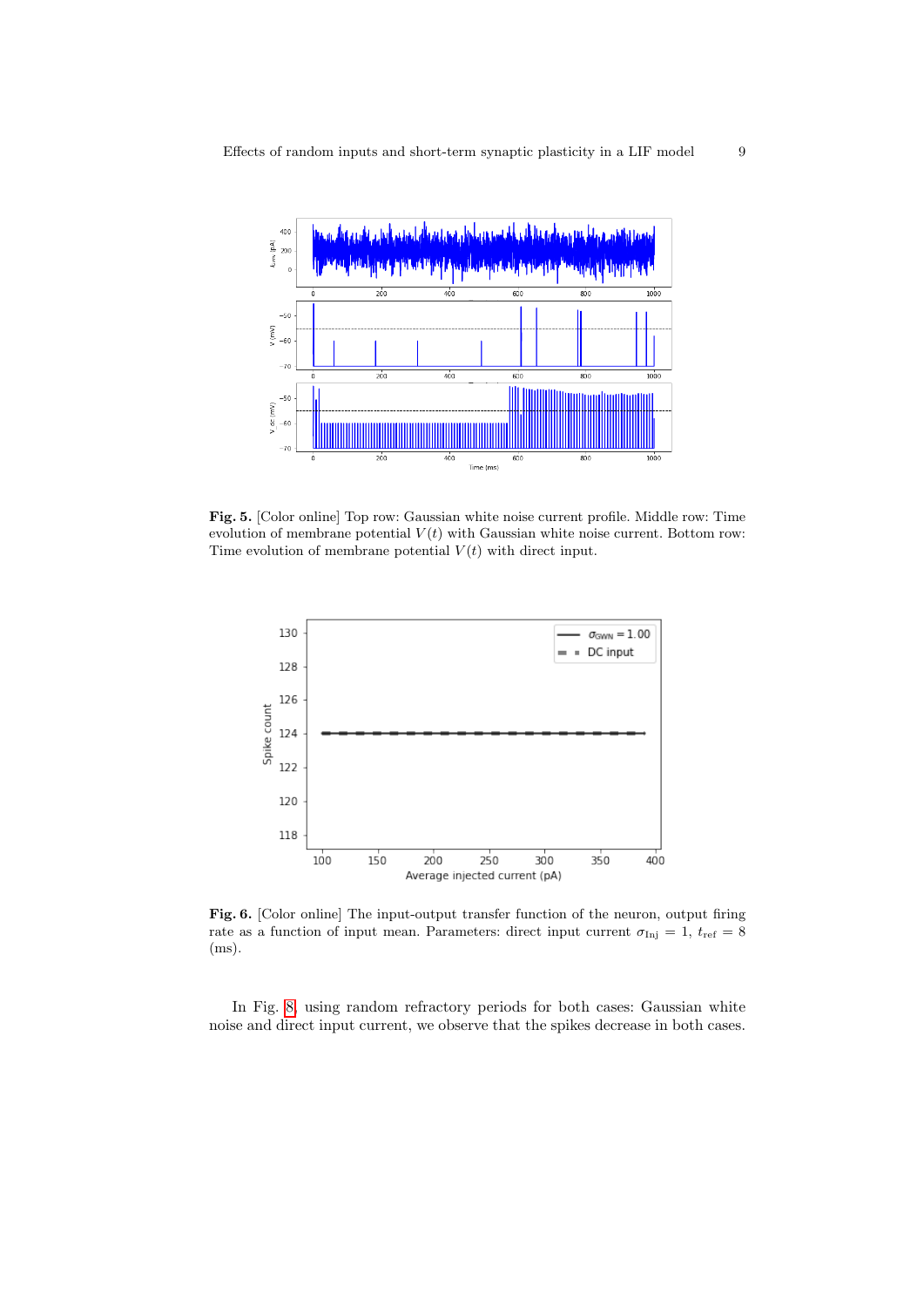

<span id="page-9-0"></span>Fig. 7. [Color online] The input-output transfer function of the neuron, output firing rate as a function of input mean. Parameters:  $\sigma_{\text{Inj}} = 1$ ,  $\mu_{\text{ref}} = 8$ ,  $\sigma_{\text{ref}} = 1$ ,  $t_{\text{ref}} = 8$  (ms) for direct input current.



<span id="page-9-1"></span>Fig. 8. [Color online] The input-output transfer function of the neuron, output firing rate as a function of input mean. Parameters:  $\sigma_{\text{Inj}} = 1$ ,  $\mu_{\text{ref}} = 8$ ,  $\sigma_{\text{ref}} = 1$ .

In particular, the spike count remains the same (14 spikes) from  $I_{\text{Inj}} = 100 \text{ (pA)}$ to  $I_{\text{Inj}} = 380 \text{ (pA)}$ . Then it reduces to 11 spikes in the case of Gaussian white noise input current. Similarly, from  $I_{\text{Inj}} = 225 \text{ (pA)}$ , the spike count decreases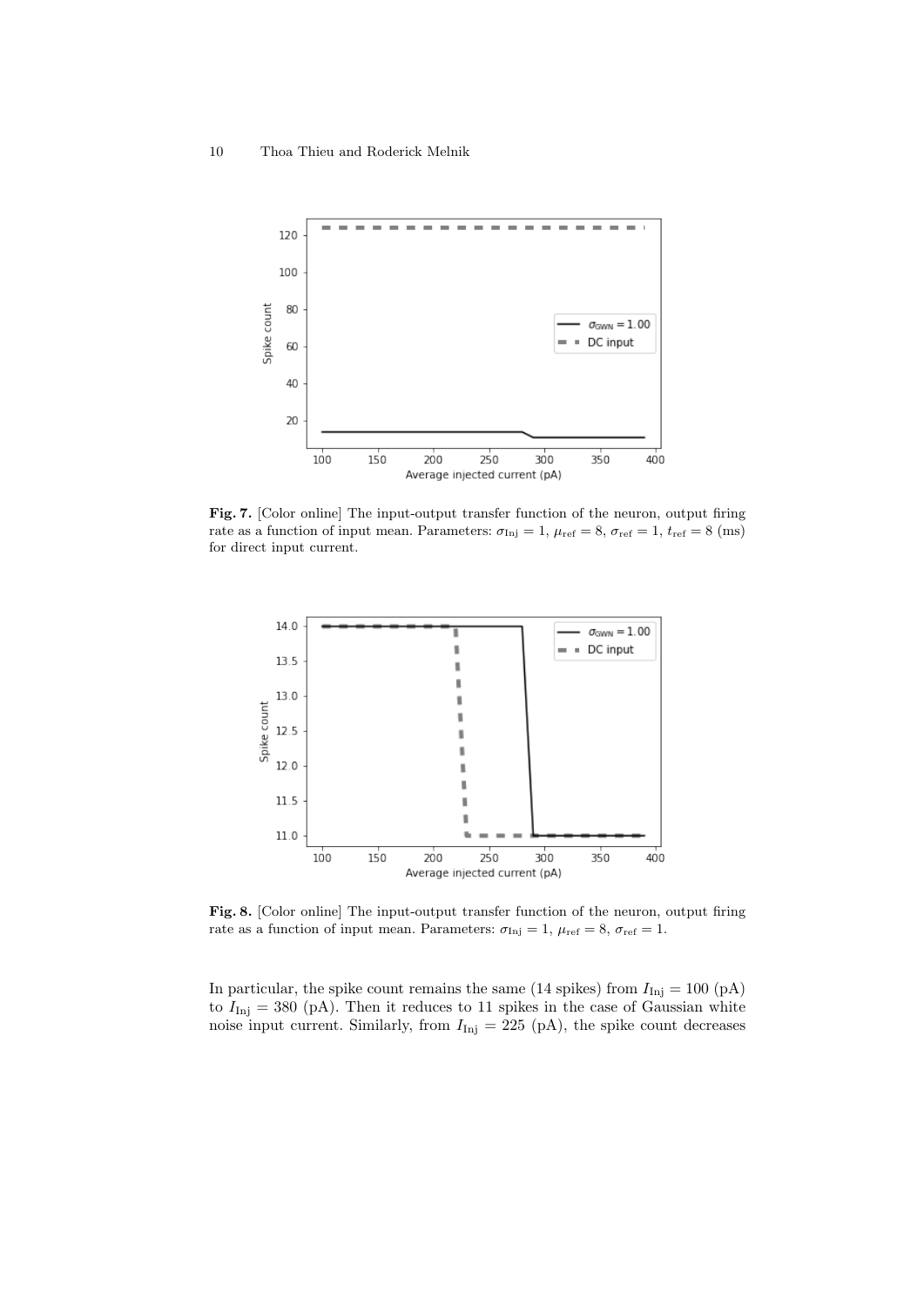from 9 spikes to 6 spikes also in the case of direct input current. This effect is caused by the presence of a random refractory period in the system.



<span id="page-10-0"></span>Fig. 9. [Color online] Spike irregularity profile in the case with direct current. Parameters:  $\sigma_{\text{Inj}} = 1$ ,  $\mu_{\text{ref}} = 8$ ,  $\sigma_{\text{ref}} = 1$ .

In Fig. [9,](#page-10-0) we look at the corresponding spike irregularity profile of the spike count in Fig. [8.](#page-9-1) We see that there is not much change in the coefficient of variation of the inter-spike-interval with values around 0.9. There is a slight decrease of the spike irregularity from the average injected current with values from 280  $(pA)$  to 400  $(pA)$ .

In Fig. [10,](#page-11-1) we consider the same cases as in Fig. [8.](#page-9-1) The only difference is that we increase the values of the standard deviations of the random input current and random refractory period to  $\sigma_{\text{Inj}} = 5$  and  $\sigma_{\text{ref}} = 2.5$ . We observe that the spikes decrease when the average injected current increases. This is visible also in the corresponding spike irregularity profile in Fig. [11,](#page-11-0) at the average injected current of value 250 (pA), we see a decrease of the spike irregularity coefficient  $CV_{ISI}$  from 1.7 to 1.1. It is clear that even with a decrease in the spike irregularity the coefficient  $CV_{ISI}$ , in this case, is still larger than in the cases presented in Fig. [9.](#page-10-0) This is due to the fact that when we increase the mean of the Gaussian white noise, at some point, the effective input means are above the spike threshold and then the neuron operates in the so-called mean-driven regime. Hence, as the input is sufficiently high, the neuron is charged up to the spike threshold and then it is reset. This essentially gives an almost regular spiking.

Additionally, we notice that the presence of a random refractory period increases the distance of the time interval between two nearest neighbor spikes as well as decreases the spiking activity in the system. However, with a weak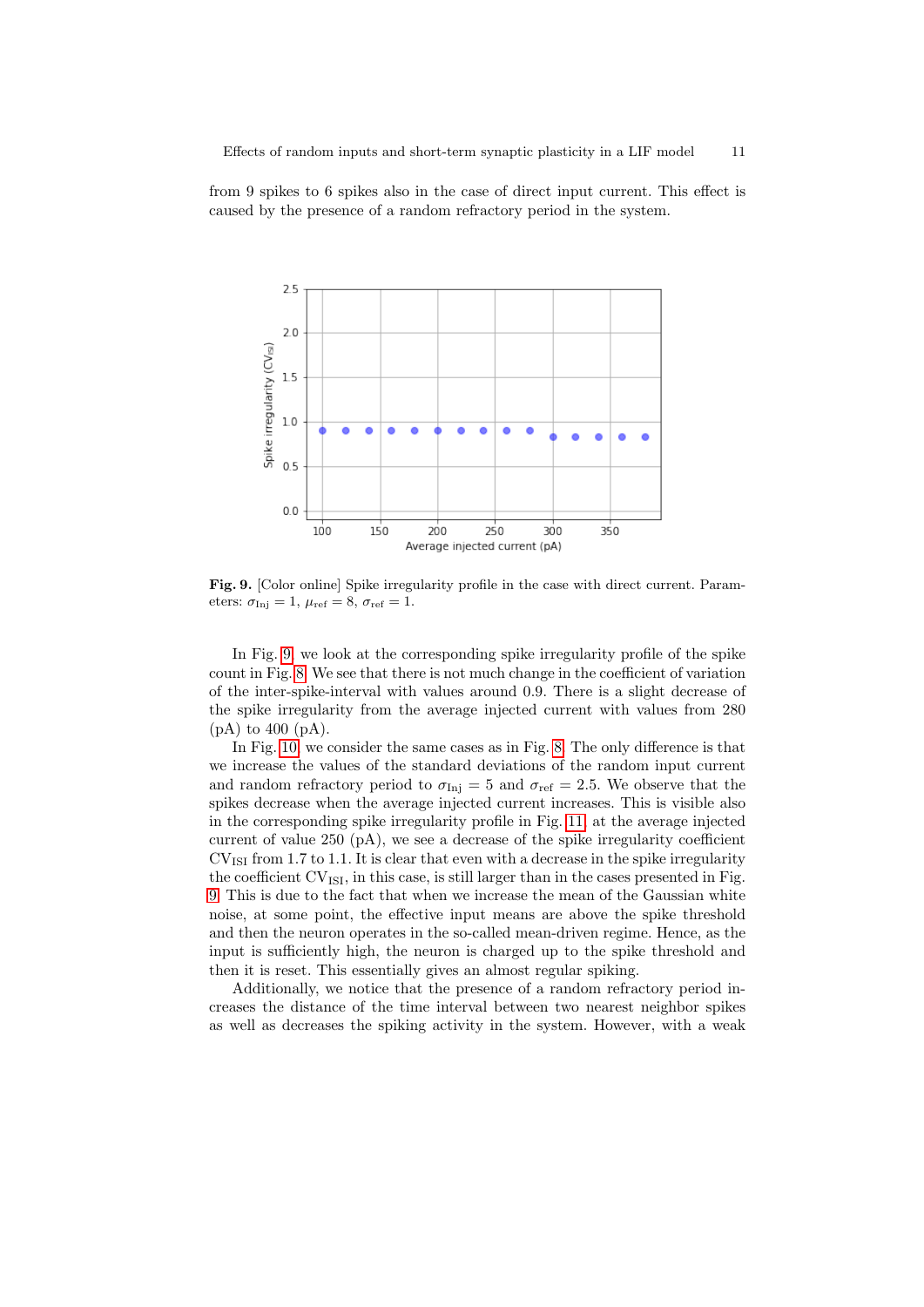

<span id="page-11-1"></span>Fig. 10. [Color online] The input-output transfer function of the neuron, output firing rate as a function of input mean. Parameters:  $\sigma_{\text{Inj}} = 5$ ,  $\mu_{\text{ref}} = 8$ ,  $\sigma_{\text{ref}} = 2.5$ .



<span id="page-11-0"></span>Fig. 11. [Color online] Spike irregularity profile in the case with Gaussian white noise current. Parameters:  $\sigma_{\text{Inj}} = 5$ ,  $\mu_{\text{ref}} = 8$ ,  $\sigma_{\text{ref}} = 2.5$ .

excitatory input to the LIF conductance system together with the STF, the spiking activity of the neuron still occurs and the memory can be reactivated. Under suitable values of average injected current as well as the values of random input current and random refractory period, the irregularity of spike trains in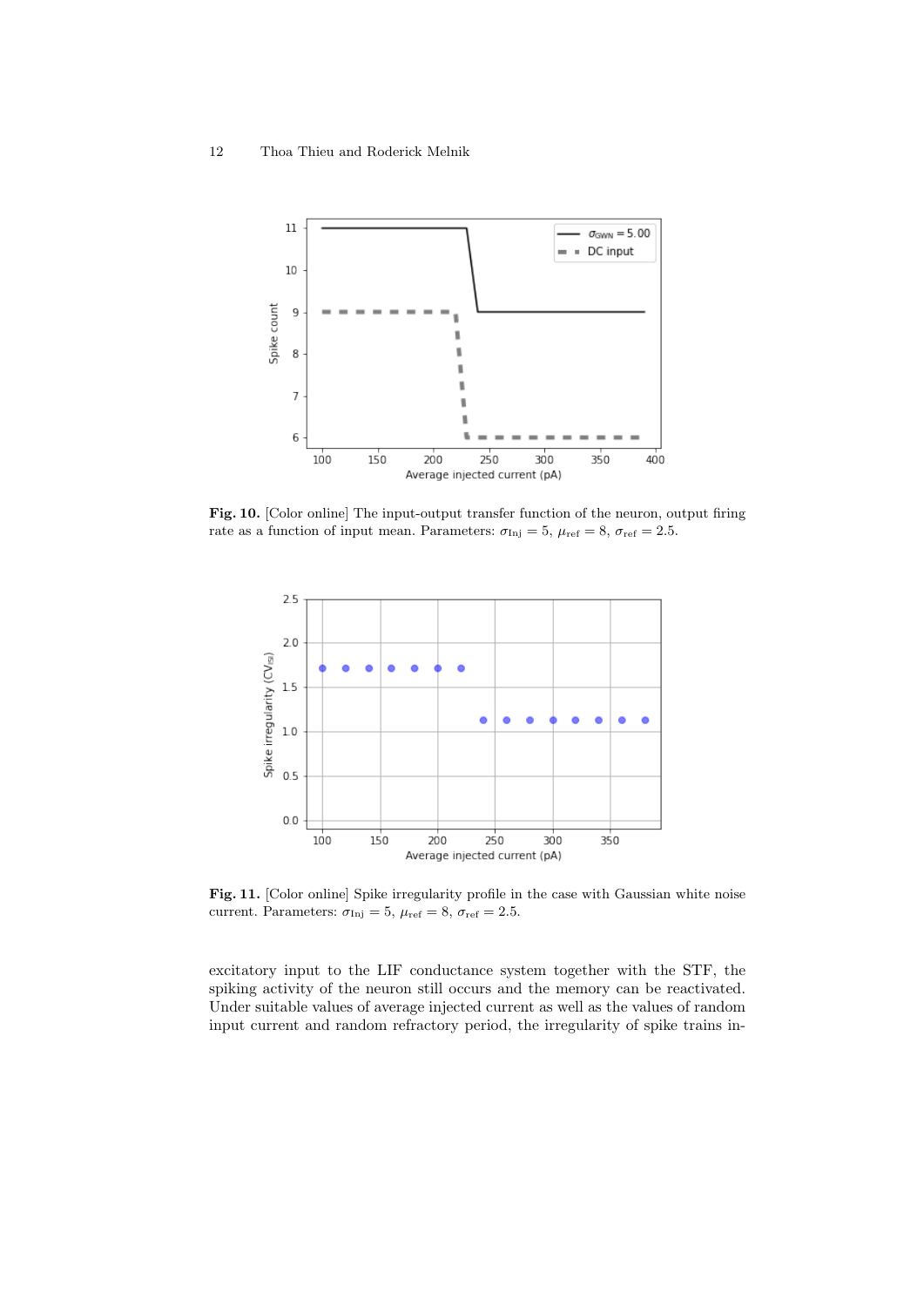creases. This effect leads to an improvement in the carrying of information about previous stimulation in the neuron.

# 4 Conclusions

We have proposed and described a LIF synaptic conductance model with random inputs. Using the description based on the Langevin stochastic dynamics together with the STSP, we have analyzed the effects of noise in a cell membrane potential. In particular, we have provided details of the model along with representative numerical examples. Our computational experiments have demonstrated that the presence of random input current and random refractory period decrease the spiking activity of the neuron in the system. The memory can be reactivated under a weak excitatory input to the LIF conductance system with STF. When the values of average injected current are large enough together with suitable values of the standard deviations of Gaussian white noise inputs, the irregularity of spike trains increases. A better understanding of uncertainty factors in LIF conductance neurons with STSP dynamics would contribute to further progress and model developments for WM in human brain studies.

# Acknowledgments

Authors are grateful to the NSERC and the CRC Program for their support. RM is also acknowledging support of the BERC 2022-2025 program and Spanish Ministry of Science, Innovation and Universities through the Agencia Estatal de Investigacion (AEI) BCAM Severo Ochoa excellence accreditation SEV-2017- 0718 and the Basque Government fund AI in BCAM EXP. 2019/00432.

## References

- <span id="page-12-0"></span>1. Mongillo, G., Barak, O., Tsodyks, M.: Synaptic theory of working memory. Science 319(5869) (2008) 1543–1546
- <span id="page-12-1"></span>2. Pals, M., Stewart, T.C., Akyürek, E.G., Borst, J.P.: A functional spiking-neuron model of activitysilent working memory in humans based on calcium-mediated short-term synaptic plasticity. PLoS Comput Biol 16(6) (2020) e1007936
- <span id="page-12-2"></span>3. Ghanbari, A., Malyshev, A., Volgushev, M., Stevenson, I.H.: Estimating shortterm synaptic plasticity from pre- and postsynaptic spiking. PLoS Comput Biol 13(9) (2017) e1005738
- <span id="page-12-3"></span>4. Seeholzer, A., Deger, M., Gerstner, W.: Stability of working memory in continuous attractor networks under the control of shortterm plasticity. PLoS Comput Biol 15(4) (2019) e1006928
- <span id="page-12-4"></span>5. Tauffer, L., Kumar, A.: Short-term synaptic plasticity makes neurons sensitive to the distribution of presynaptic population firing rates. eNeuro  $8(2)$  (2019) ENEURO.0297–20.2021
- <span id="page-12-5"></span>6. Hamaguchi, K., Riehle, A., Brunel, N.: Estimating network parameters from combined dynamics of firing rate and irregularity of single neurons. J Neurophysiol 105 (2021) 487–500